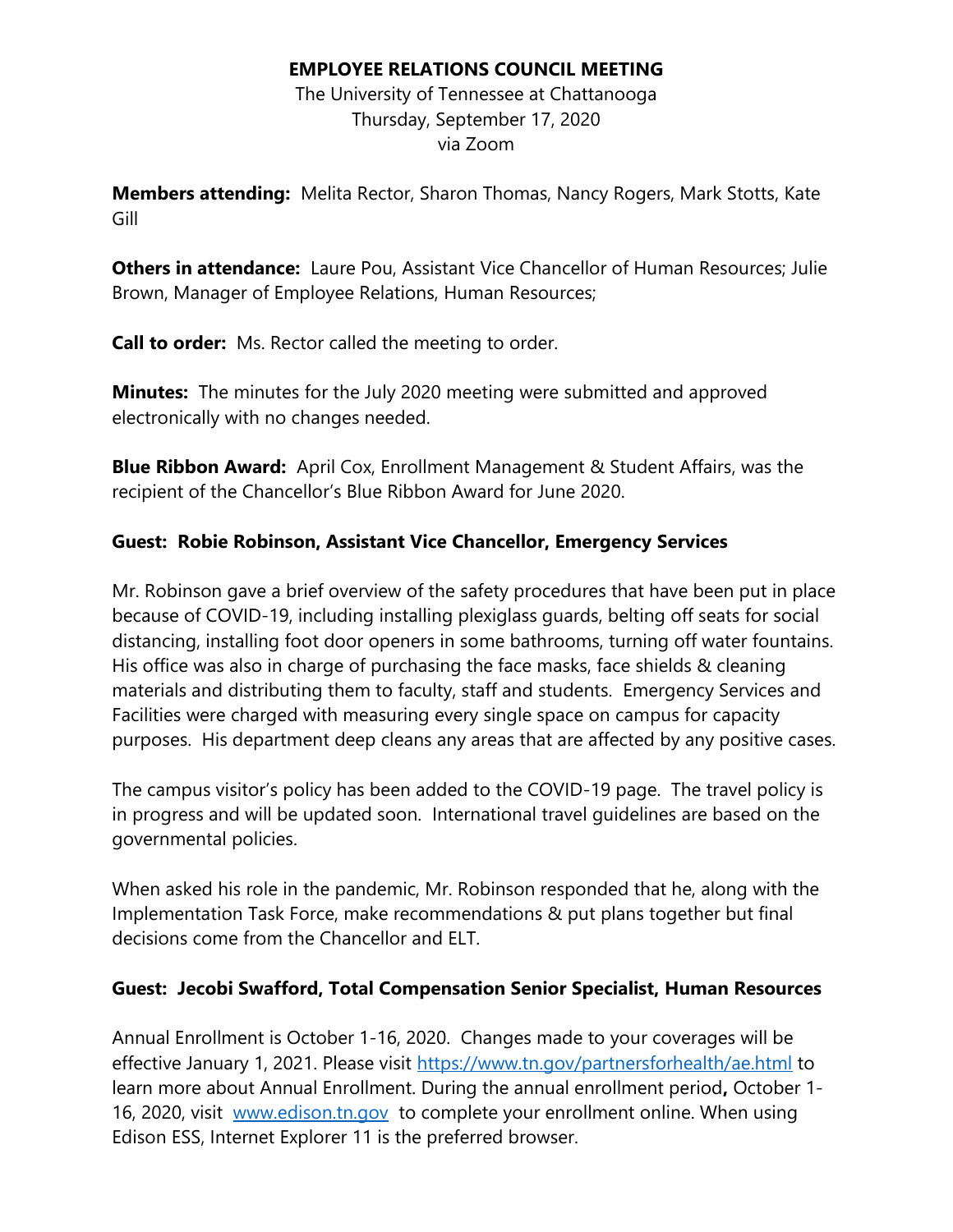For benefit changes including the addition of eligible dependents, Dependent Eligibility Documents are required. Changes will not take effect if documents are not received by Benefits Administration on October 16,2020 by 4:30 p.m. CST/5:30 p.m. EST.

[Edison](https://sso.edison.tn.gov/psp/paprd/EMPLOYEE/EMPL/h/?tab=PAPP_GUEST) is the main database used by the State of Tennessee. It is also used by all employees who are enrolled in the State Group Insurance Program. From time to time you may receive an email with information or to log into the Edison web site. All university employees who are eligible to participate in group insurance plans, have a record in Edison. Employees who want to make changes to insurance coverage during Annual Enrollment will have to follow through with the instructions sent to them in email.

As Higher Education employees, you do not need to reset your password at this time, but you will continue to get emails every day until the password expires 9/10/2020. You can wait until it is closer to the Annual Enrollment period to update the password. Please ensure you update the password prior to Annual Enrollment.

The Edison navigation to do this is: **Self Service > My System Profile > Change Password, Challenge Questions, Security Image or One-Time Password email > Change your password**

Please make sure you log into Edison first before attempting the navigation above.

#### **If you need assistance with changing your password, please contact**:

Benefits Administration Service Desk 8:00 a.m. - 4:30 p.m. CT Monday through Friday (except holidays) 1-800-253-9981 or 615-741-3590

# **Two-Factor Authentication (2FA) is required for this year's Annual Enrollment**

**participation.** You will need to complete this process prior to October 1, 2020 in order to utilize the Edison system for Annual Enrollment.

The University IT teams have been working to increase safety protections for our online identity and data. In order for us to do this, we are utilizing a program called DUO for Two-Factor Authentication (2FA). It is critical that you are utilizing 2FA on your account before October 1<sup>st</sup> when we begin our benefits Annual Enrollment period. You will need to complete this process in order to sign into the Edison system for your Annual Enrollment.

The Duo 2FA sign up procedure is straight-forward. If you would like to try it on your own Setup instructions are attached to this email. Please contact the UTC Help Desk at (423) 425-4000 if you need any assistance.